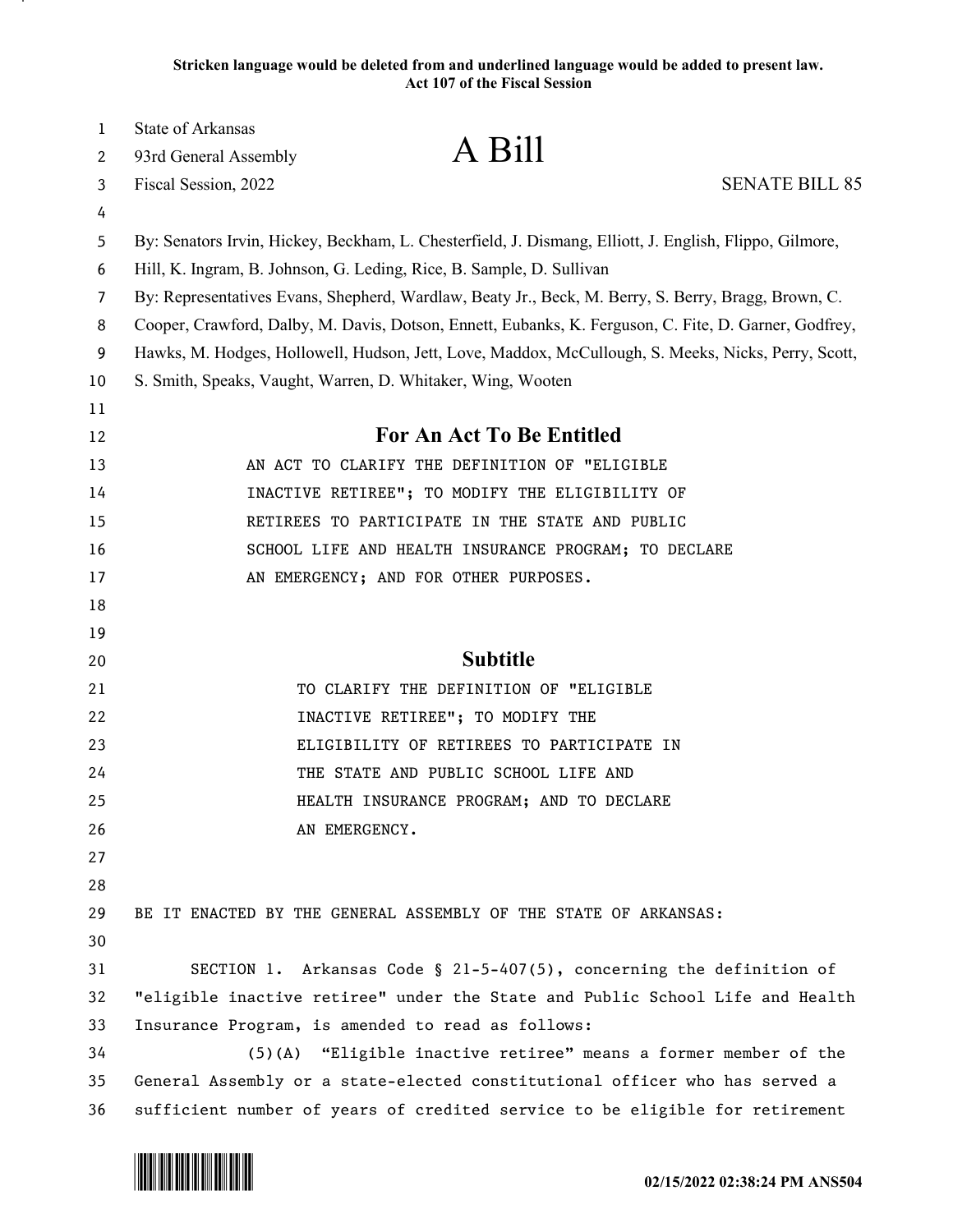benefits but who has not yet reached retirement age. (B) An eligible inactive retiree is qualified to enroll in the program as a retiree if he or she participated in the program for at least five (5) cumulative years before retirement. (C) An eligible inactive retiree who enrolls in the program shall pay the entire premium cost of the plan option selected under the program as set by the board; SECTION 2. Arkansas Code § 21-5-411 is amended to read as follows: 21-5-411. Eligibility of certain retired employees — Definition. 11 (a)(1) If qualified, state employee retirees and public school 12 employee retirees may continue coverage and participate in the State and Public School Life and Health Insurance Program if the state employee 14 retirees or public school employee retirees are State employee retirees and public school retirees are qualified to enroll in the State and Public School Life and Health Insurance Program as retirees if they: 17 (A) Participating Have participated in the program for at least five (5) cumulative years before retirement as participating members of: (i) The Arkansas Public Employees' Retirement System, including the members of the legislative division and the contract personnel of the Arkansas National Guard; (ii) The Arkansas Teacher Retirement System; (iii) The Arkansas State Highway Employees' Retirement System; (iv) The Arkansas Judicial Retirement System; or (v) An alternate retirement plan of a qualifying institution under § 24-7-801; and 29 (B) Retired Are retired and drawing benefits under one (1) or more of the retirement systems listed under subdivision (a)(1)(A) of this section. (2)(A)(i) If a state employee retiree or a public school employee retiree who is a member of a retirement system listed under 34 subdivision (a)(1)(A) of this section receives retirement benefits, thereby becoming an active retiree, and has participated in the program for at least five (5) cumulative years before retirement, the active retiree may elect to

02/15/2022 02:38:24 PM ANS504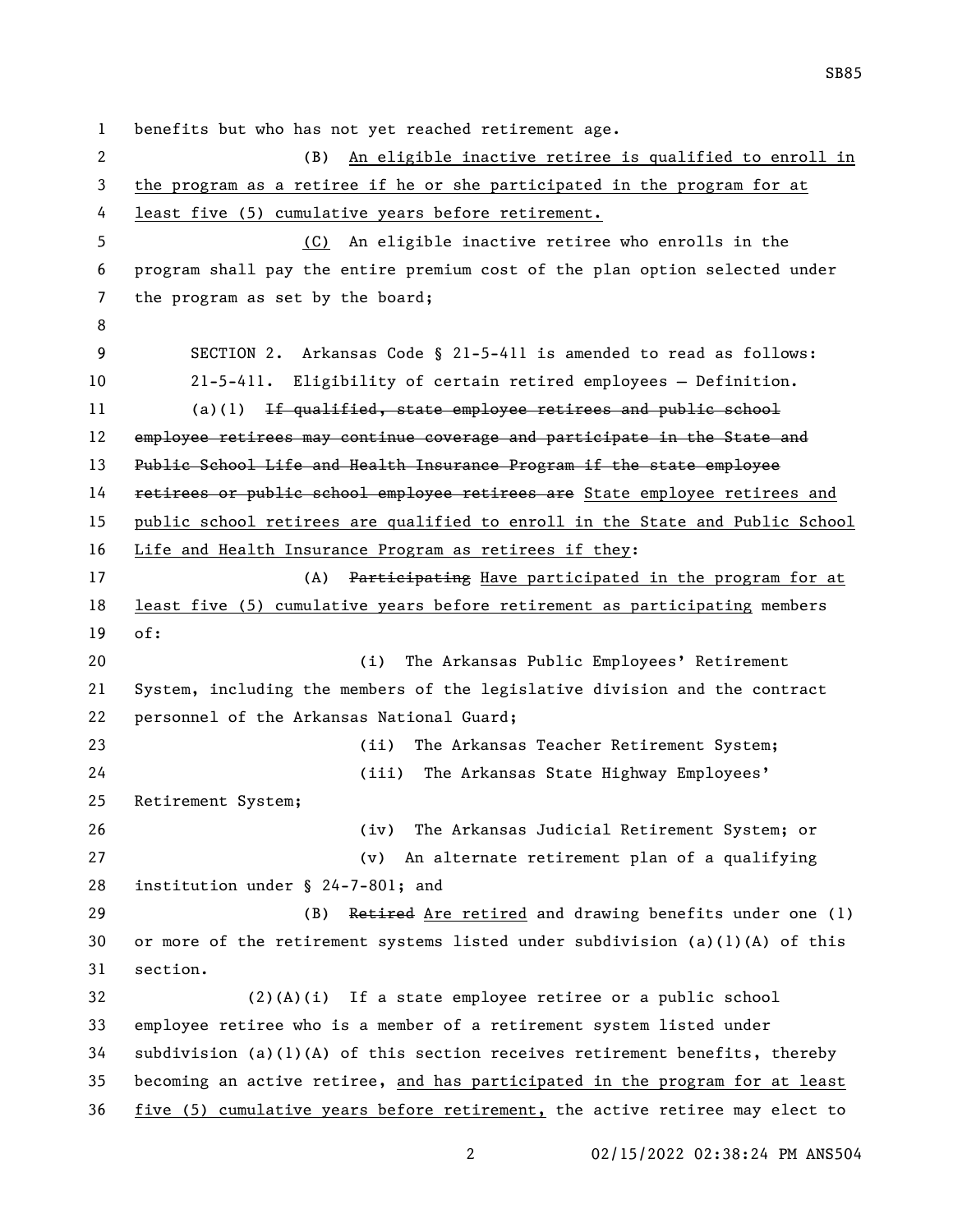enroll in the program.

 (ii) The election to enroll in the program shall be made within thirty (30) days of the state employee retiree's or public school employee retiree's becoming an active retiree and shall be made in writing to the Employee Benefits Division on forms required by the division.

 (B)(i) To be eligible to continue coverage or to qualify for coverage after electing to decline participation in the program, the 8 retiree must have been covered on the last day of for at least five (5) cumulative years before the retiree's employment ended.

 (ii) If a retiree declines to participate in the program at the time of retirement because the retiree is already covered under another employer-sponsored group health insurance policy, the retiree may make a one-time election to participate in the program if the retiree experiences a qualifying event with proof of continued insurance coverage at the time of open enrollment and documentation that the retiree was covered 16 under the program for at least five (5) cumulative years before retirement  $\Theta$ 17 if the retiree experiences a qualifying event.

18 (C)(i) Except as provided in subdivision (a)(2)(C)(ii) of this section, an active retiree's failure to make an election to participate in the program during the thirty-day election period or an active retiree's election to decline participation in the program is final.

 (ii) If an active retiree declines participation in the program because the active retiree has health insurance coverage through another employer group health plan and the active retiree's coverage was subsequently terminated because of a loss of eligibility, as defined by Internal Revenue Service regulations, and provides information from the former insurance company of the loss of eligibility, then the active retiree shall qualify for participation in the program upon confirmation that the active retiree participated in the program for at least five (5) cumulative years before retirement and payment of the appropriate premium as determined by the State Board of Finance under subdivision (a)(5) of this section if the active retiree applies for participation in the program within thirty (30) days of the loss of eligibility.

 (3)(A) Notwithstanding any other provision to the contrary in 35 this section, a state employee or public school employee with who has five (5) cumulative years of participation in the program before retirement and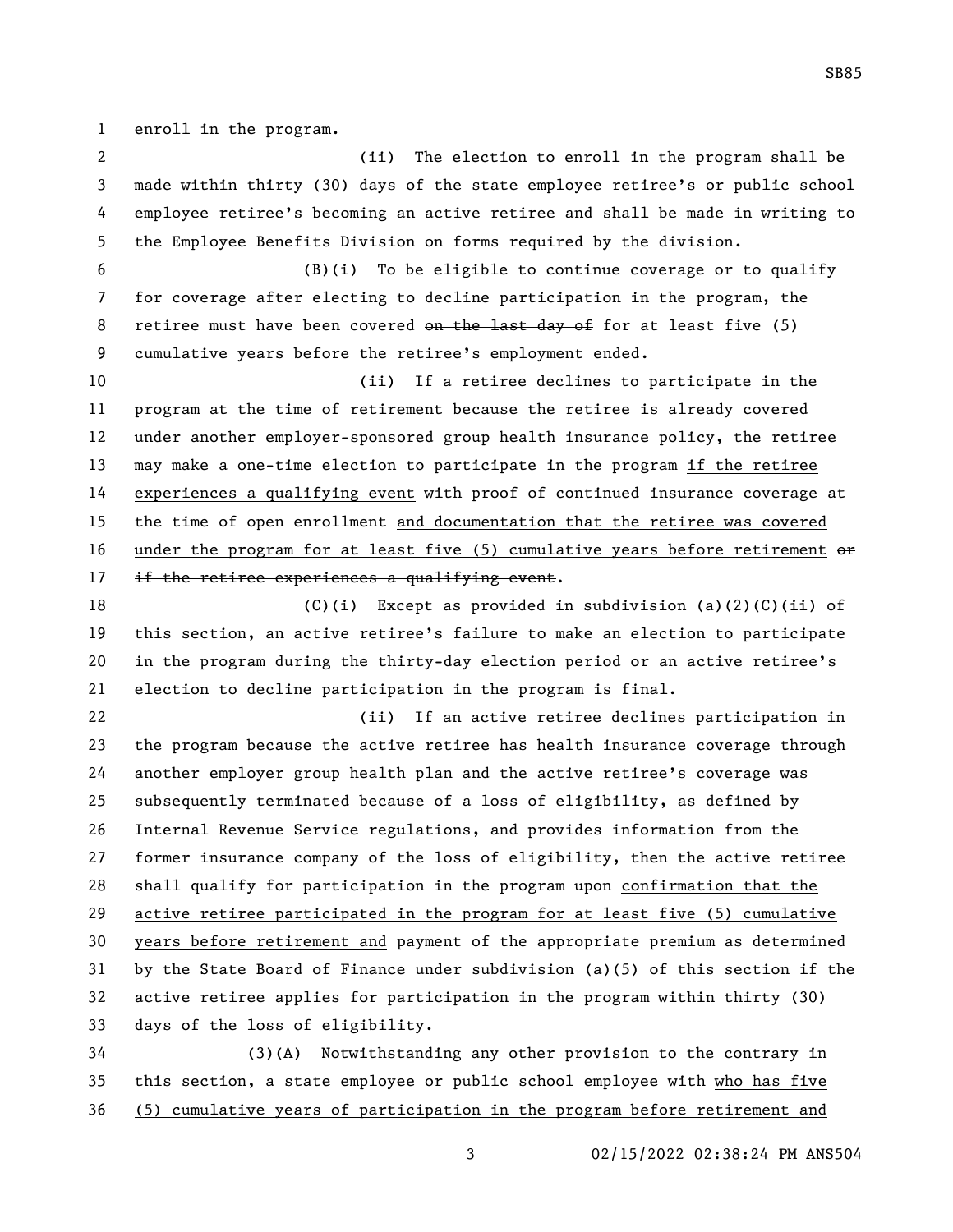ten (10) or more years of creditable service under the terms of a retirement plan listed in this section shall qualify for continued participation in the program if the state employee or public school employee is separated from employment because of the expiration of a fixed period of employment. (B)(i) A state employee or public school employee qualifying for continued participation in the program under this subsection shall be considered an inactive retiree and shall have thirty-one (31) days from the effective date of termination to elect to continue participation in the program under this section by notifying the division. (ii) The election to continue participation in the program shall be made in writing on forms required by the division. (C)(i) Except as provided in subdivision (a)(2)(B)(ii) of this section, an inactive retiree's failure to elect to continue participation in the program during the thirty-day election period or an inactive retiree's election to decline participation in the program is final. (ii) If an inactive retiree as described in subdivision (a)(3)(B) of this section declines participation in the program because the inactive retiree has health insurance coverage through another employer-sponsored group health plan and the inactive retiree's coverage is subsequently terminated because of a loss of eligibility, then the inactive retiree and any dependents shall qualify for participation in the program if, within thirty (30) days of the inactive retiree's involuntary loss of coverage, the inactive retiree submits to the board: (a) Payment of the appropriate premium as 25 determined by the board under subdivision (a)(5) of this section; and (b) Proof that, until the inactive retiree's involuntary loss of coverage through another employer-sponsored group health plan, the coverage had been continuous; and (c) Proof that the inactive retiree participated in the program for at least five (5) cumulative years before retirement. (D) An eligible inactive retiree shall be reclassified as an active retiree upon electing to receive a retirement benefit by a 34 retirement system listed under subdivision (a)(1)(A) of this section and shall be charged the premium rate appropriate for his or her rating category as an active retiree as determined by the board under subdivision (a)(5) of

02/15/2022 02:38:24 PM ANS504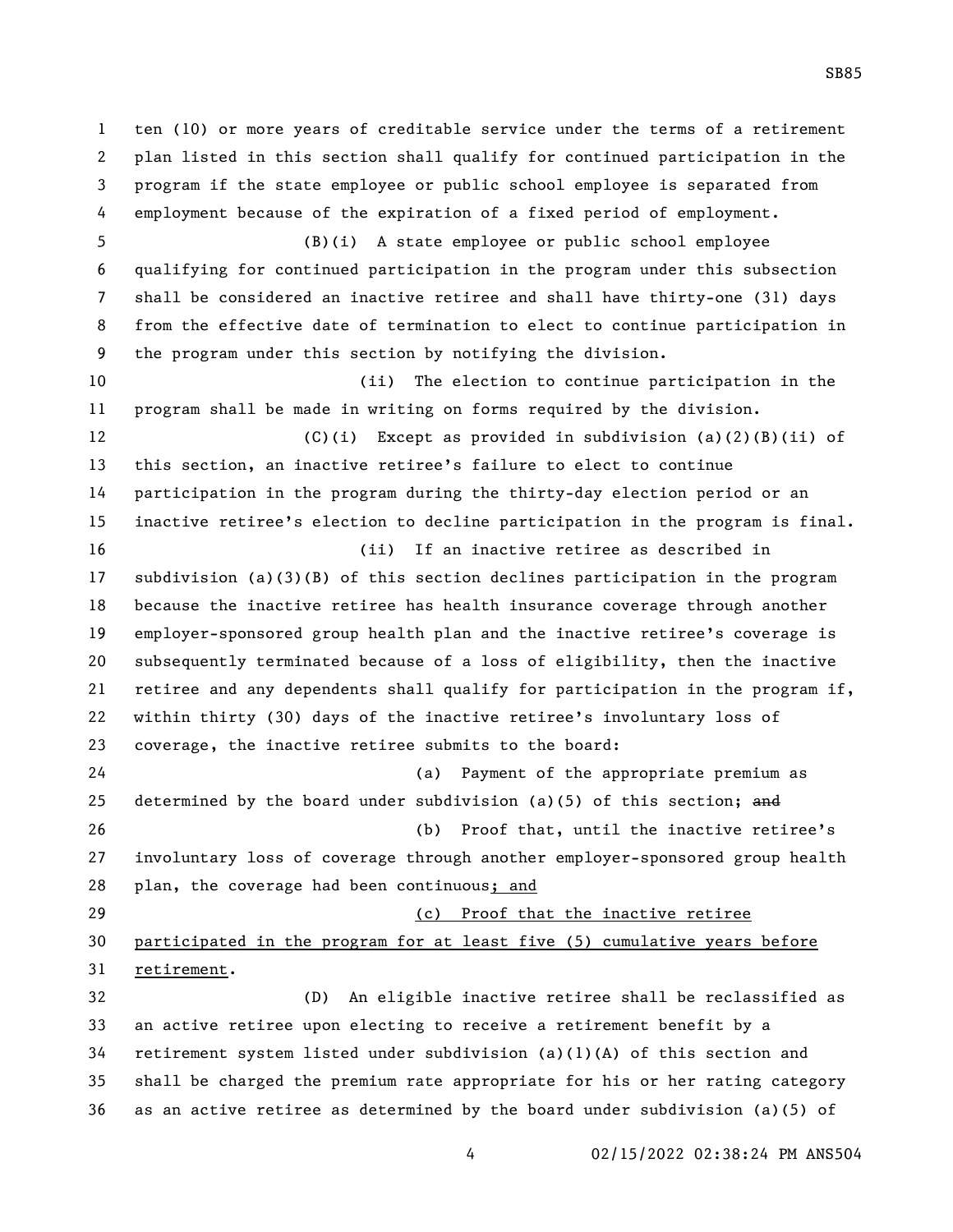this section. (4)(A) As used in this subsection, "loss of eligibility" means a loss of coverage as a result of: (i) A legal separation; (ii) Divorce; (iii) Death of the insured; (iv) Termination of employment; or (v) A reduction in the number of hours of employment. (B) "Loss of eligibility" does not include: (i) A loss of coverage from a failure to pay premiums on a timely basis; (ii) Voluntary termination of coverage; or (iii) A termination of coverage for cause, such as making a fraudulent claim. (5)(A) A qualified retiree hired as a new employee or elected as a public official after December 31, 2015, who applies for participation in the program shall pay a premium as determined by the board that includes: (i) If a retiree enrolled in the program within the first three (3) years of employment with a participating entity, an appropriate premium rate for a retiree; (ii) If a retiree enrolled in the program between the fourth and thirteenth year of employment with a participating entity, an additional five percent (5%) of the premium rate; (iii) If a retiree enrolled in the program between the fourteenth and twenty-third year of employment with a participating entity, an additional ten percent (10%) of the premium rate; and (iv) If a retiree enrolled in the program after the twenty-third year of employment with a participating entity, an additional fifteen percent (15%) of the premium rate. (B)(i) A retiree shall be continuously enrolled in the program if actively employed in a position that is eligible to participate in the program. (ii)(a) A retiree who has a break in enrollment in the program may be considered to be continuously enrolled in the program if the retiree: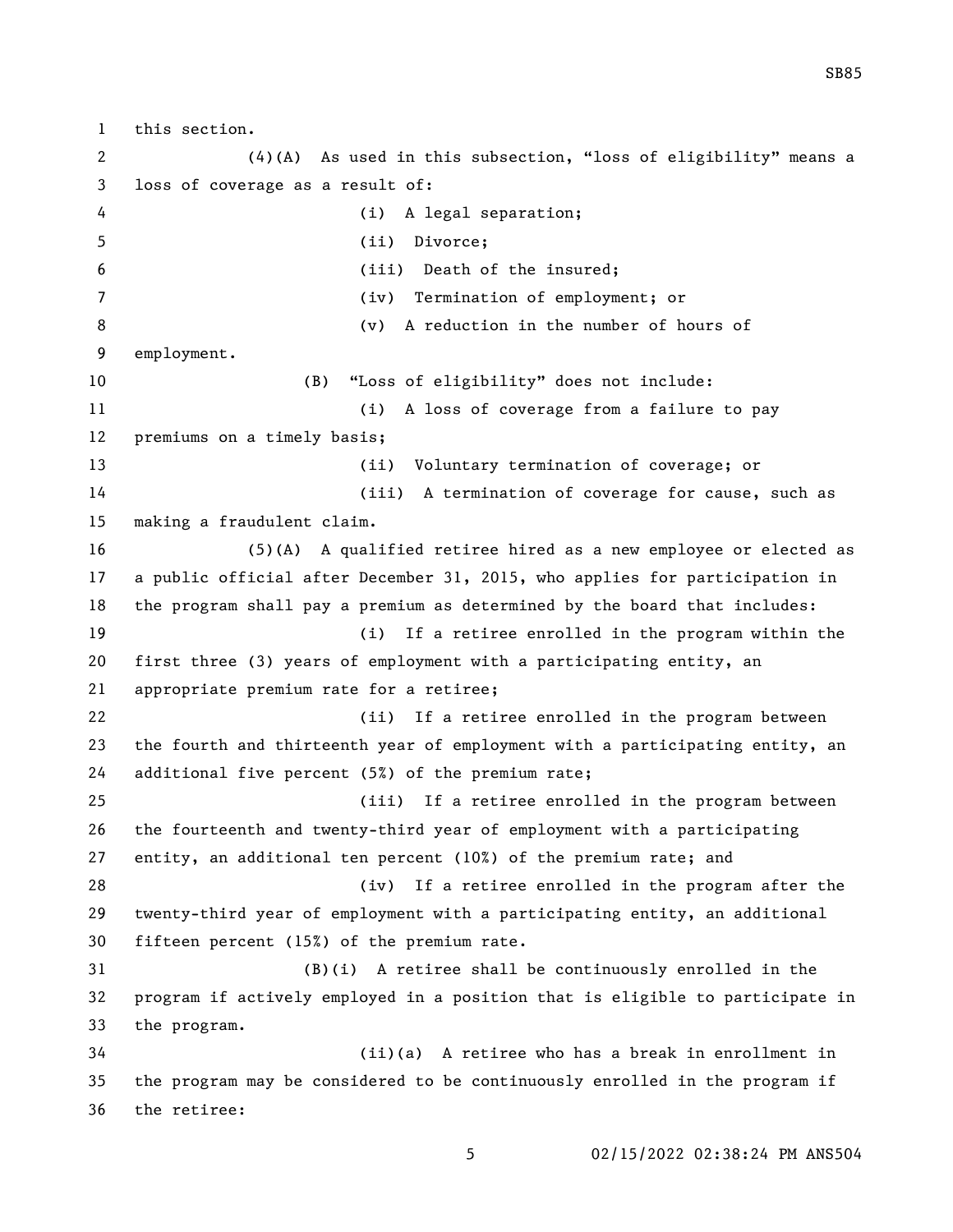(1) Applies for participation in the 2 program within thirty-one (31) days of returning to active employment; and (2) Is employed in a position that is eligible to participate in the program; and (3) Was a participant in the program for at least five (5) cumulative years before retirement. (b) If a retiree declines to participate in the program upon returning to active employment under subdivision (a)(5)(B)(ii)(a) of this section, the retiree may participate in the program based on the year of the retiree's most recent enrollment in the program if the retiree has participated in the program for at least five (5) cumulative years before retirement. (iii) A retiree who declines to participate in the program at the time of retirement is not considered continuously enrolled in the program. (b)(1) Retirees Qualified retirees who draw retirement benefits under the Arkansas Public Employees' Retirement System, the Arkansas Teacher Retirement System, or the Arkansas State Highway Employees' Retirement System and retired contract employees of the Arkansas National Guard who wish to participate in the program shall pay the retiree amount of the premium as determined by the board under subdivision (a)(5) of this section or the cost of the policy issued to the retired participant. (2)(A) The retiree portion of the premium shall be deducted from: (i) The retirement benefit check of the retired participant; or (ii) A bank account of the retired participant, to be paid by a monthly bank draft on the date designated by the division. (B) If the retirement benefit is to be withheld from a retirement benefit check and the retirement benefit check is not large enough for the premium deduction, the premium shall be paid by monthly bank draft on a designated date prescribed by the division. (c) Members of the Arkansas Public Employees' Retirement System and the Arkansas State Highway Employees' Retirement System who retire before January 2, 1988, under the Incentives for Early Retirement Act, §§ 24-4-732, 24-5-122, and 24-6-102, shall not pay the full amount of the premium but

02/15/2022 02:38:24 PM ANS504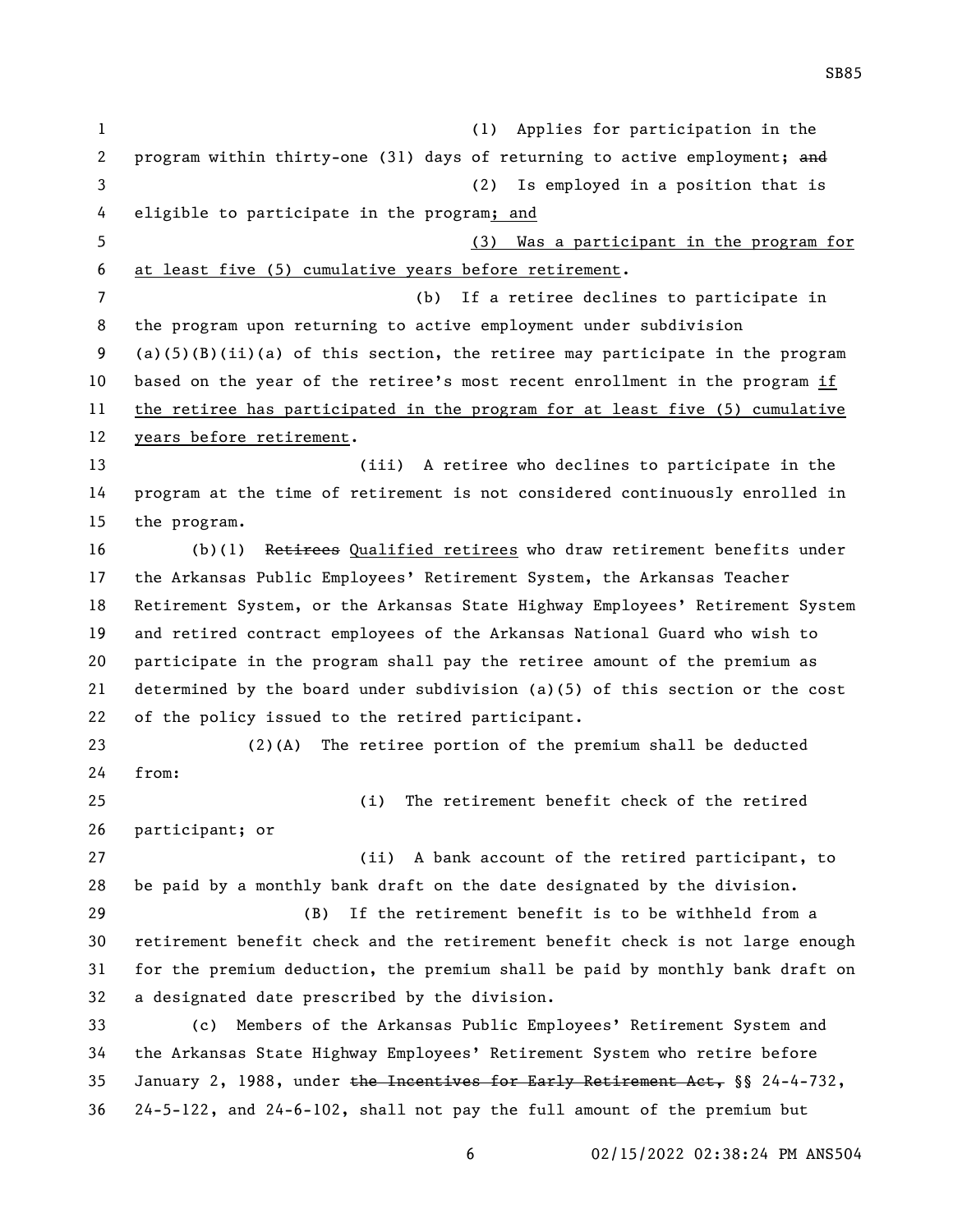1 shall pay a portion of the cost of the policy as set forth by the Incentives for Early Retirement Act, §§ 24-4-732, 24-5-122, and 24-6-102. (d)(1) Except as provided in subdivision (d)(2) of this section, any future change in program participation other than cancellation shall be allowed only for newly acquired dependents. (2) A dependent may be added to an a qualified active or inactive retiree's health insurance coverage by payment of the appropriate premium as established by the board if: (A) The active or inactive retiree declined health insurance coverage for the dependent at the time of election to be an active or inactive retiree because the dependent had other employer-sponsored group health insurance coverage; (B) Subsequent to the active or inactive retiree's declination of health insurance coverage for the dependent under subdivision (d)(2)(A) of this section, the dependent involuntarily lost his or her employer-sponsored group health insurance coverage and the loss of health insurance coverage was not the result of: 18 (i) Fraud; or (ii) Voluntary cessation of premium payment while the active or inactive retiree was covered by a plan option offered under the program; and (C) Within thirty (30) days of a dependent's involuntary 23 loss of health insurance coverage under subdivision  $(d)(2)(B)$  of this section, the active or inactive retiree submits to the board proof that: (i) The dependent involuntarily lost health 26 insurance coverage; and (ii) Until the dependent's loss of health insurance coverage, the coverage had been continuous; and (iii) The retiree was a participant in the program for at least five (5) cumulative years before the active or inactive retiree's retirement. (e)(1) If a retiree dies and has covered dependents at the time of death, the dependents have the right to continue participation in the program. (2) Dependent children may continue to participate in the program until marriage or until the maximum age limit for a dependent child

02/15/2022 02:38:24 PM ANS504